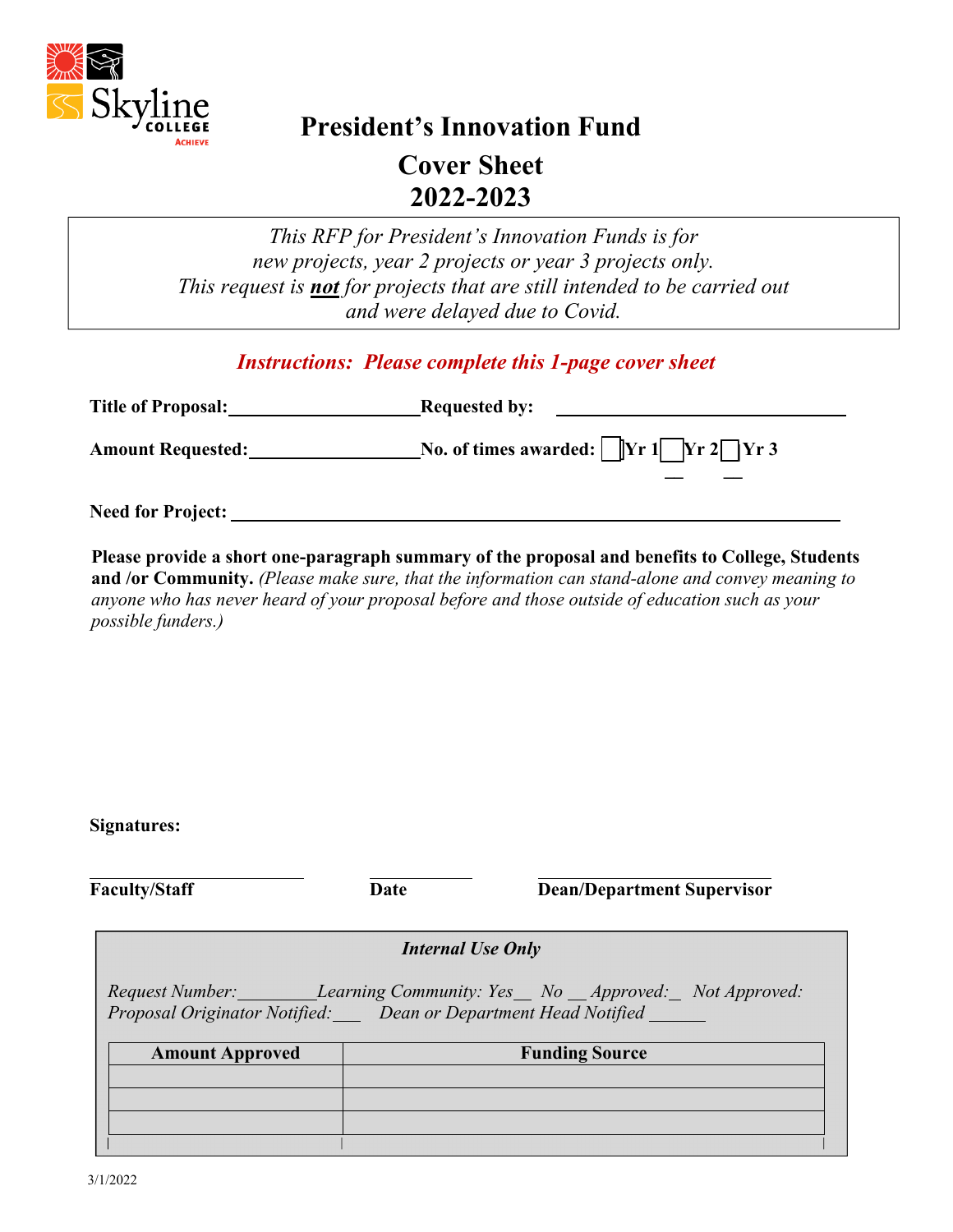#### **PRESIDENT'S INNOVATION FUND APPLICATION 2022-2023**

The Presidents Innovation Fund (PIF) supports creativity and innovation at Skyline College. Faculty, Staff and Management are encouraged to propose ideas that will support the college's [Mission, Vision, Values](https://www.skylinecollege.edu/aboutskyline/mission.php)  [and Goals](https://www.skylinecollege.edu/aboutskyline/mission.php) and the work of the People's College Initiative.

#### **President's Council**

The major source is the fundraising of the President's Council, a group of dedicated community leaders Skyline College is fortunate to have who actively support the college. The President's Council raises financial support for the President's Innovation Fund and the Promise Scholars Program by hosting the President's Breakfast every spring. They provide insightful counsel to the college and are truly an asset to the college and our community. The President's Council includes representatives from business, industry, government, nonprofits and other organizations whose interest in a connection with Skyline College provides a strong base of knowledge and support the President of the College.

#### **San Mateo County Community College Foundation**

The San Mateo County Community College Foundation, whose mission is to promote student success and program innovation, also provides resources to support the President's Innovation Fund through the generosity of donors. The Board of Directors is made up of dedicated people who champion the development effort and build meaningful relationships between the colleges and community in order to advance the mission of San Mateo County Community College District.

#### **Guidelines**

Proposals that align with Skyline College's [People's College Initiative](https://www.skylinecollege.edu/pci/index.php) or that address enrollment recovery and student belonging will be viewed very favorably.

Please follow the instructions precisely:

- 1. In order for the proposal to be considered, obtain the signed approval of your division dean/departmental supervisor prior to submission to the President.
- 2. The maximum number of years a particular proposal will be funded by the PIF is three years.
- 3. Proposals shall be submitted electronically to the President's Office (tentes@smccd.edu) **by 12:00 p.m. on Thursday, April 28, 2022. Please use the subject "PIF2023-name of your proposal"**
- 4. Awards will be announced in mid-June. The proposals are selected by the executive committee of the President's Council in consultation with the President and cabinet.
- 5. Any collateral materials (marketing, video, etc.) created, produced and/or distributed in relationship to all awarded the PIF grants must receive approval from the Marketing Office per college guidelines.
- 6. Awardees are expected to appear in the promotional video, present to the Board of Trustees, and present to the President's Council if asked to do so. Awardees are also expected to submit Skyline Shines articles announcing the launch, mid/update and completion of the proposal (minimally, a total of 3 articles for the year) using the *publication guidelines*.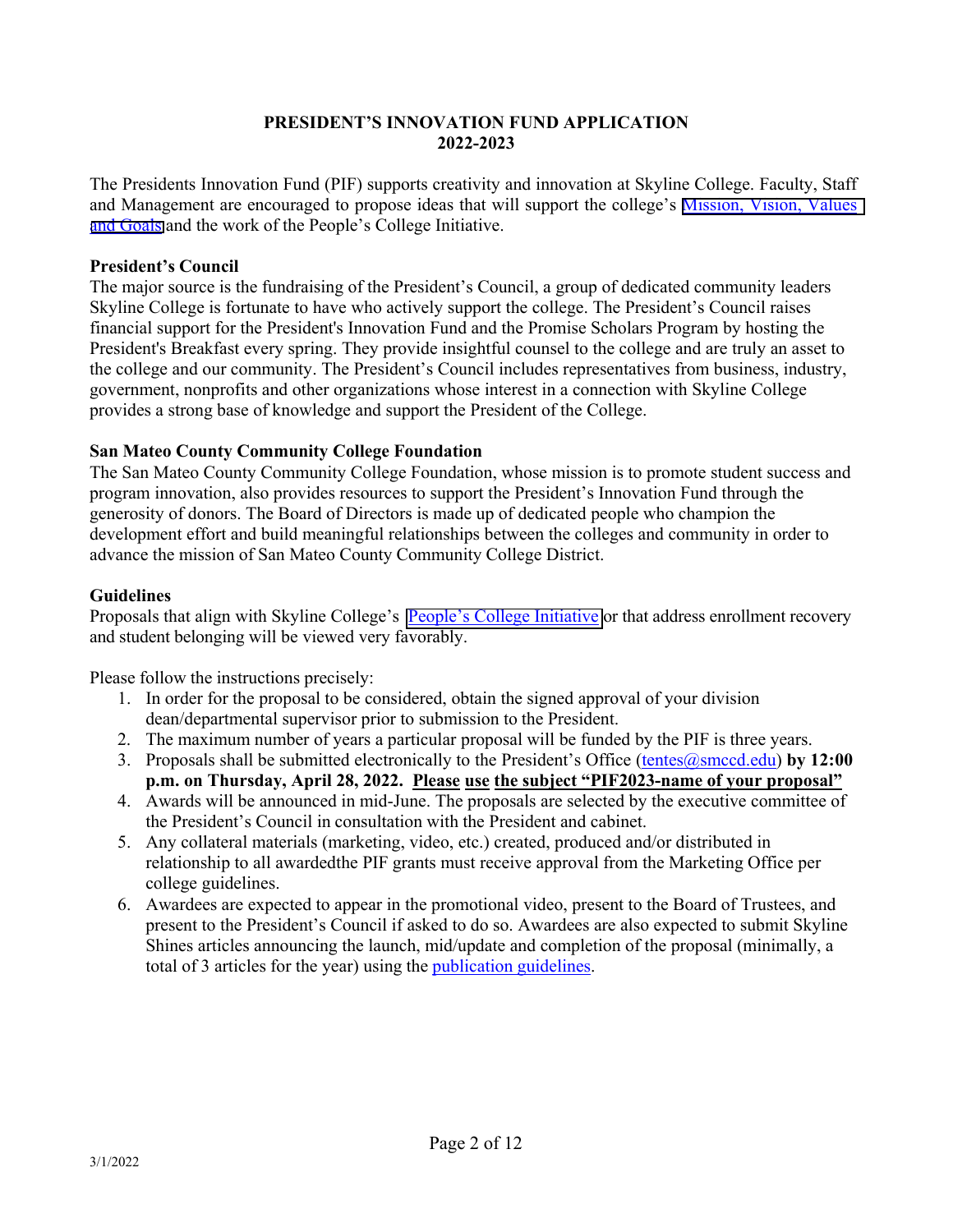#### *A complete proposal must contain the following:*

- *1. Narrative: (Please attach a narrative with the following sections)*
	- a. **Description of the project** *(not to exceed 1 page)*
		- Please describe the issue and what you propose be done to address the issue.
		- Please describe how this proposal supports the the priorities of Skyline College (e.g. enrollment recovery or the **People's College Initiative**).
		- Please present your consideration of any or all of the following:
			- A. People's College Initiative
				- i. [Antiracism & Equity](https://www.skylinecollege.edu/pci/antiracism-equity.php)
				- ii. [Climate Review](https://www.skylinecollege.edu/pci/climatereview.php)
				- iii. [Participatory Governance](https://www.skylinecollege.edu/pci/participatorygov.php)
				- iv. [Civic Mindset](https://www.skylinecollege.edu/pci/civicmindset.php)
				- B. Enrollment Recovery
					- i. Improve a Sense of Student Belonging

## *b.* **Sustainability Plan** *(not to exceed ½ page)*

Do you envision this as a project that could become a permanent part of the college? If so, how?

## c. **Project Lead Qualifications** *(not to exceed ½ page)*

Please describe the qualifications of the project leader and of others who will be involved in the project.

*2. Action Plan (See attached form)*

## *3. Budget Forms*

- a. Budget narrative *(See attached form)*
- b. Detailed line-item budget. *(See attached form)*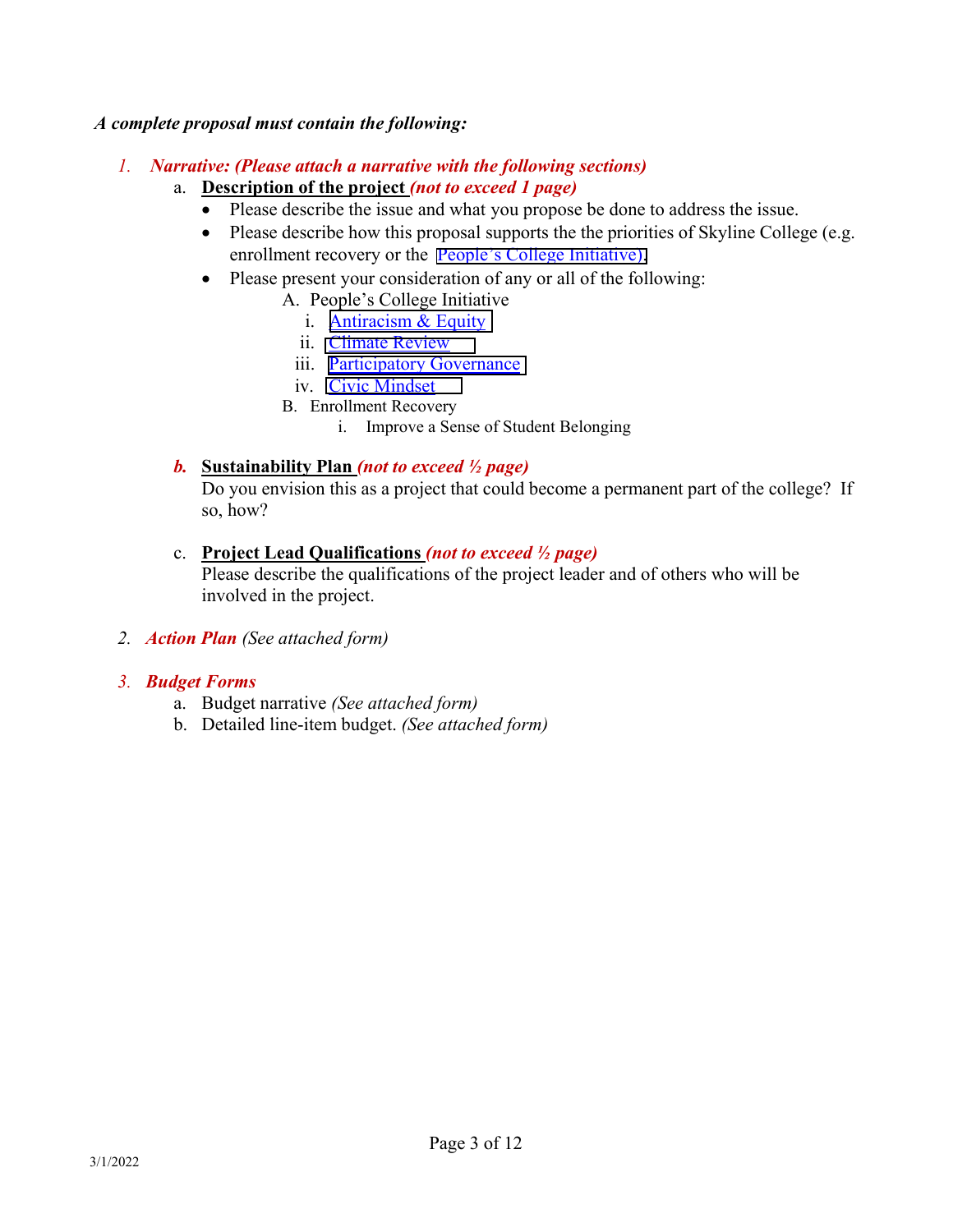## **PIF Action Plan**

## **Proposal Title**

| Goal: (What is the long term aim - It should be Specific, Measurable, Achievable, Realistic and Timely (SMART) |                   |                 |                     |                               |                   |
|----------------------------------------------------------------------------------------------------------------|-------------------|-----------------|---------------------|-------------------------------|-------------------|
| Objective                                                                                                      | <b>Activities</b> | <b>Timeline</b> | Person              | <b>Evaluation/Deliverable</b> | <b>Resources</b>  |
| (What is the                                                                                                   | (What will you do | (When will you  | Responsible         | (How will you know            | <b>Needed</b>     |
| concrete                                                                                                       | to meet the       | complete this   | (Who is the         | you have reached the          | (What do you need |
| attainment to                                                                                                  | objective?)       | component?)     | responsible person  | objective?)                   | to make this      |
| move toward the                                                                                                |                   |                 | for completing this |                               | possible?)        |
| goal?)                                                                                                         |                   |                 | objective?          |                               |                   |
|                                                                                                                |                   |                 |                     |                               |                   |
|                                                                                                                |                   |                 |                     |                               |                   |
|                                                                                                                |                   |                 |                     |                               |                   |
|                                                                                                                |                   |                 |                     |                               |                   |
|                                                                                                                |                   |                 |                     |                               |                   |
|                                                                                                                |                   |                 |                     |                               |                   |
|                                                                                                                |                   |                 |                     |                               |                   |
|                                                                                                                |                   |                 |                     |                               |                   |
|                                                                                                                |                   |                 |                     |                               |                   |
|                                                                                                                |                   |                 |                     |                               |                   |
|                                                                                                                |                   |                 |                     |                               |                   |
|                                                                                                                |                   |                 |                     |                               |                   |
|                                                                                                                |                   |                 |                     |                               |                   |
|                                                                                                                |                   |                 |                     |                               |                   |
|                                                                                                                |                   |                 |                     |                               |                   |
|                                                                                                                |                   |                 |                     |                               |                   |
|                                                                                                                |                   |                 |                     |                               |                   |
|                                                                                                                |                   |                 |                     |                               |                   |
|                                                                                                                |                   |                 |                     |                               |                   |
|                                                                                                                |                   |                 |                     |                               |                   |
|                                                                                                                |                   |                 |                     |                               |                   |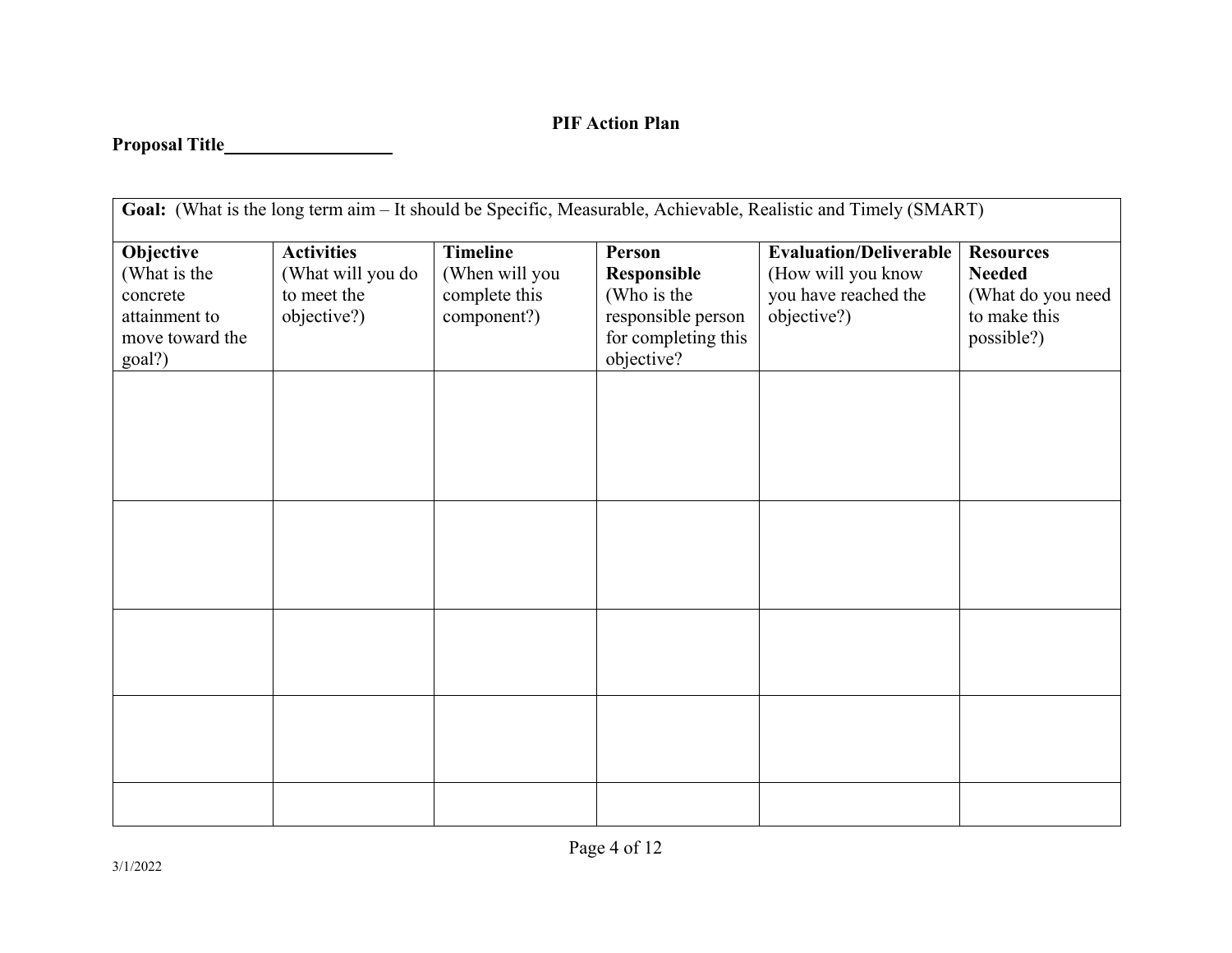| Goal: (What is the long term aim - It should be Specific, Measurable, Achievable, Realistic and Timely (SMART) |                   |                   |                   |                      |                         |
|----------------------------------------------------------------------------------------------------------------|-------------------|-------------------|-------------------|----------------------|-------------------------|
| <b>Activities</b>                                                                                              | <b>Activities</b> | <b>Activities</b> | <b>Activities</b> | <b>Activities</b>    | <b>Resources Needed</b> |
| (What will you do                                                                                              | (What will you do | (What will you do | (What will you do | (What will you do to | (What do you need       |
| to meet the                                                                                                    | to meet the       | to meet the       | to meet the       | meet the objective?) | to make this            |
| objective?)                                                                                                    | objective?)       | objective?)       | objective?)       |                      | possible?)              |
|                                                                                                                |                   |                   |                   |                      |                         |
|                                                                                                                |                   |                   |                   |                      |                         |
|                                                                                                                |                   |                   |                   |                      |                         |
|                                                                                                                |                   |                   |                   |                      |                         |
|                                                                                                                |                   |                   |                   |                      |                         |
|                                                                                                                |                   |                   |                   |                      |                         |
|                                                                                                                |                   |                   |                   |                      |                         |
|                                                                                                                |                   |                   |                   |                      |                         |
|                                                                                                                |                   |                   |                   |                      |                         |
|                                                                                                                |                   |                   |                   |                      |                         |
|                                                                                                                |                   |                   |                   |                      |                         |
|                                                                                                                |                   |                   |                   |                      |                         |
|                                                                                                                |                   |                   |                   |                      |                         |
|                                                                                                                |                   |                   |                   |                      |                         |
|                                                                                                                |                   |                   |                   |                      |                         |
|                                                                                                                |                   |                   |                   |                      |                         |
|                                                                                                                |                   |                   |                   |                      |                         |
|                                                                                                                |                   |                   |                   |                      |                         |
|                                                                                                                |                   |                   |                   |                      |                         |
|                                                                                                                |                   |                   |                   |                      |                         |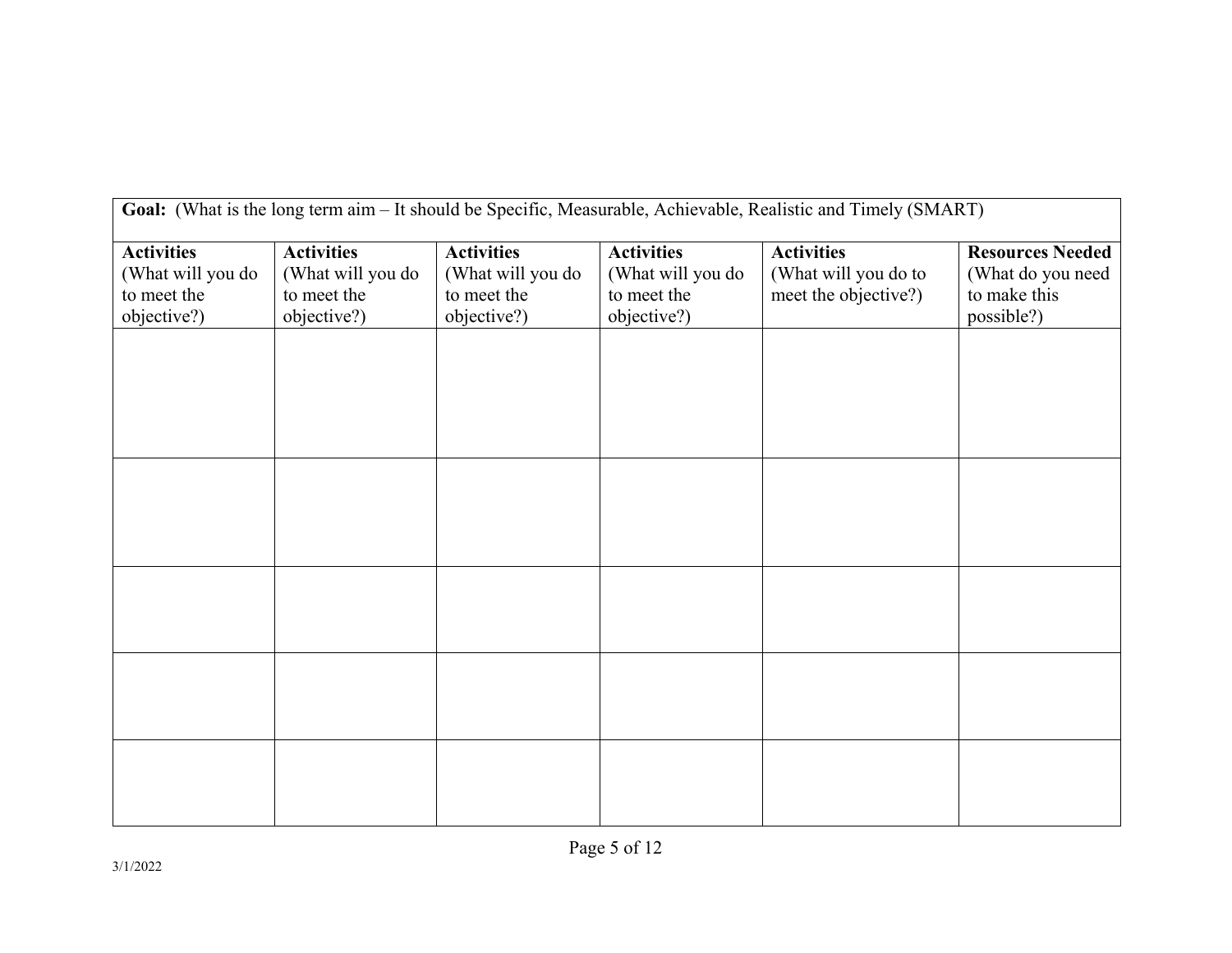## **President's Innovation Fund Budget Narrative 2022-2023**

|                                                            | Description | <b>Amount</b> |
|------------------------------------------------------------|-------------|---------------|
| 1000's<br>(Faculty and<br>Administrative<br>Salary)        |             |               |
| 2000's<br>(Classified<br>Salary)                           |             |               |
| 3000's<br>(Benefits)                                       |             |               |
| 4000's<br>(Supplies &<br>Materials)                        |             |               |
| 5000's<br>(Other<br>Operating<br>Expenses and<br>Services) |             |               |
| 6000's<br>(Capital Outlay)                                 |             |               |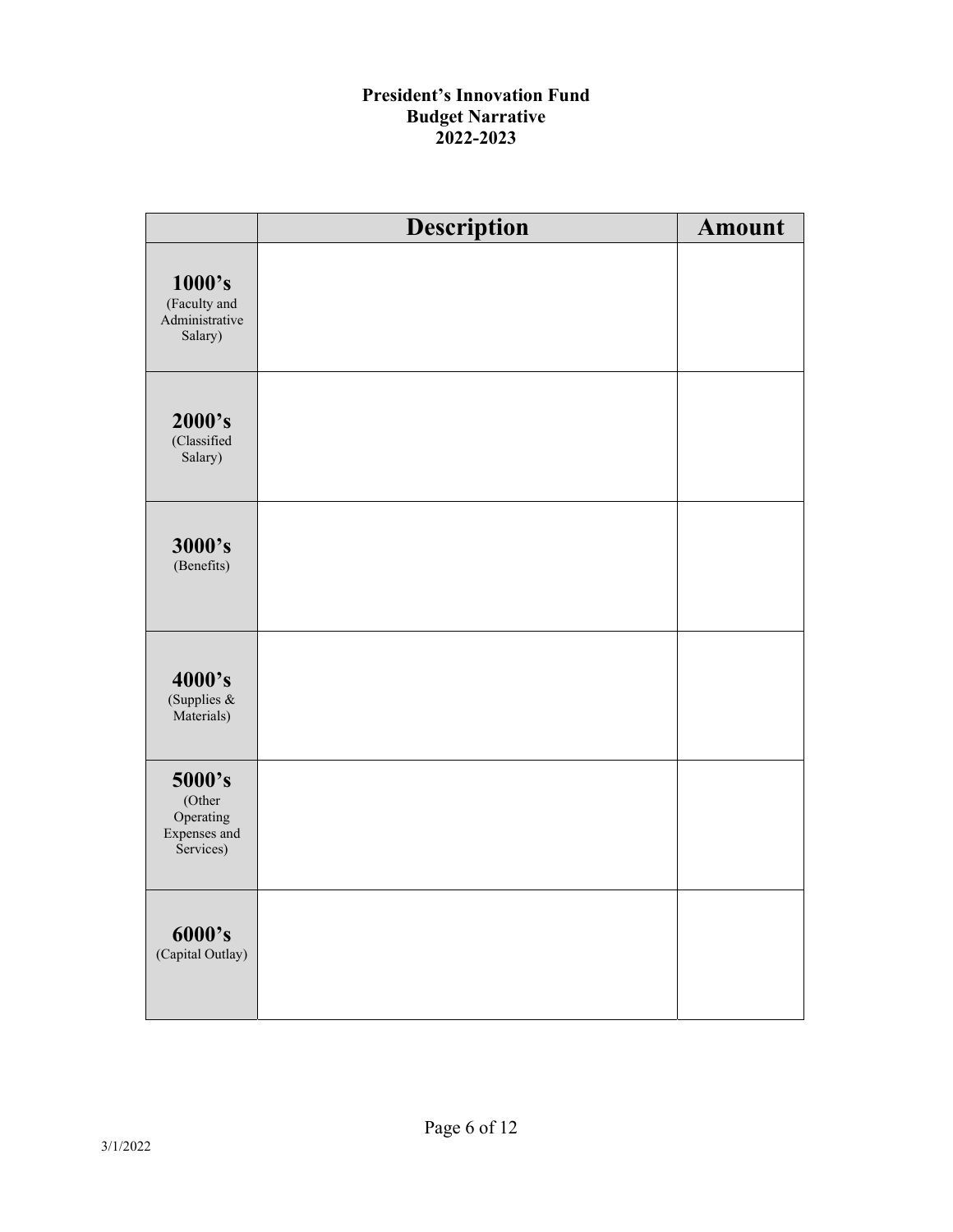### **President's Innovation Fund Budget Worksheet 2022-2023**

Title of Grant:

Requested by:

Amount Requested:

The Budget for this project should be designated in the following appropriate categories:

| 1451  | Counseling Salaries (pt-counseling)                          | \$                          |
|-------|--------------------------------------------------------------|-----------------------------|
| 1495  | Other Certificated Salaries (Faculty at Special Rate)        | $\mathbb{S}$                |
| 2392  | <b>Student Assistant Salaries (Hourly)</b>                   | \$                          |
| 2394  | Short-Term Hourly-Classified (Hourly)                        | $\mathcal{S}$               |
| 2341  | Clerical Overtime                                            | $\frac{\text{S}}{\text{S}}$ |
| 3999  | <b>Employee Benefits</b>                                     | $\frac{\text{S}}{\text{S}}$ |
| 4510  | Supplies (\$500 or less)                                     | $\frac{\sqrt{2}}{2}$        |
| 4511  | Non-Inventoried Equipment (at least \$500 and up to \$5,000) | $\frac{\text{S}}{\text{S}}$ |
| 4580  | <b>Central Duplicating</b>                                   | $\mathcal{S}$               |
| 5130  | Contract Personnel (Independent Contractors)                 | $\frac{\text{S}}{\text{S}}$ |
| 5211  | Conference Expense - In State                                | $\frac{\sqrt{2}}{2}$        |
| 5212  | Conference Expense - Out of State                            | $\mathbb S$                 |
| 5220  | Mileage                                                      | $\frac{\text{S}}{\text{S}}$ |
| 5621  | Software and Software License                                | $\frac{\sqrt{2}}{2}$        |
| 5621N | Software License - Non-Taxable                               | $\sim$                      |
| 5680  | <b>Contract Transportation</b>                               | $\frac{\text{S}}{\text{S}}$ |
| 5690  | <b>Other Contracted Services</b>                             | $\frac{\sqrt{2}}{2}$        |
| 5694  | <b>Contracted Printing Services</b>                          | $\frac{\text{S}}{\text{S}}$ |
| 5820  | Postage                                                      | $\frac{\sqrt{2}}{2}$        |
| 6450  | Inventoried Equipment (Over \$5,000)                         | $\mathbb{S}$                |
| 7602  | Payments to or for students for scholarships                 | $\frac{\text{S}}{\text{S}}$ |
| 7677  | Payments to or for students for transportation               | $\frac{\sqrt{2}}{2}$        |
| 7678  | Payments to or for students for meals                        | $\mathcal{S}$               |

#### **TOTAL \$**

Payments to or for students must be reported to Financial Aid and applied to the student's accounts.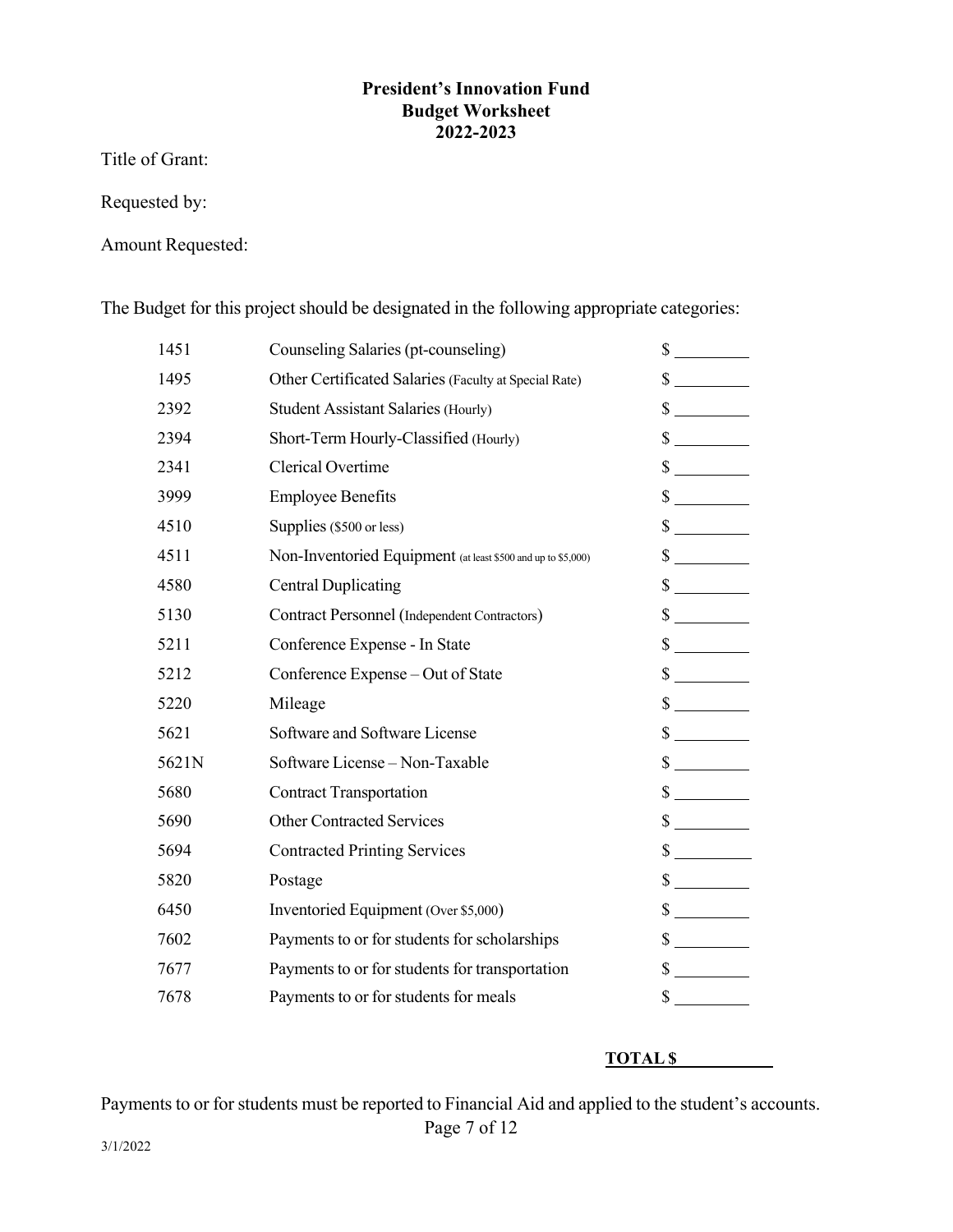

## **President's Innovation Fund (PIF) Financial Accounting Process**

PIF Project/Grantee(s) shall submit all approved requests for payment, receipts for reimbursement, independent contracts, service agreements, and timesheets to the Skyline College Administrative Services office for processing. Please submit the reimbursement requests within two weeks of the charge in order to ensure prompt payment. Independent and standard service contracts should be submitted three weeks prior to the event. Forms can be found in the Downloads on the SMCCD Portal Page: https://downloads.smccd.edu/

## **Reimbursements**

## *This section applies to Skyline College staff and faculty only.*

All requests for payment shall be made using the following forms:

- SMCCCD *Petty Cash Reimbursement Form*, if the total is under \$100,
- SMCCCD *Reimbursement Request Form*, if total exceeds \$100*, or*
- SMCCCD *Conference Expense Form*
- SMCCCD *Mileage Reimbursement* for mileage, parking and toll reimbursements not related to a conference.

All documentation must be attached to the form for reimbursement, including original receipts, (except if travel expense is paid by procurement card, and then attach a copy). Receipts should be taped separately on to a piece of white paper. Please include a copy of the conference agenda with all conference expense reports.

For PIF related reimbursement requests, turn in completed forms, signed and approved by the Department Dean/Supervisor, to the Skyline College Administrative Services office for processing. Forms are on the SMCCD Portal Page, in the Downloads, under Accounts Payable, Other Expense and Reimbursement Forms or Conference Advance and Expense Forms.

**Prior to registering for a conference or workshop**, please submit a Conference Attendance Approval form to your Dean and Vice President for review and approval. An electronic copy of the Conference Attendance Approval form is on the Skyline College website.

## **Outside Goods and Services**

There are a number of ways to pay for outside goods and services, including presenters.

To make a purchase of a **tangible good**, you can use your procurement card or work with a Skyline College Banner user (your Division Assistant) to create a requisition for a purchase order. Do not make the purchase unless you can pay with a procurement card or personal credit card. The District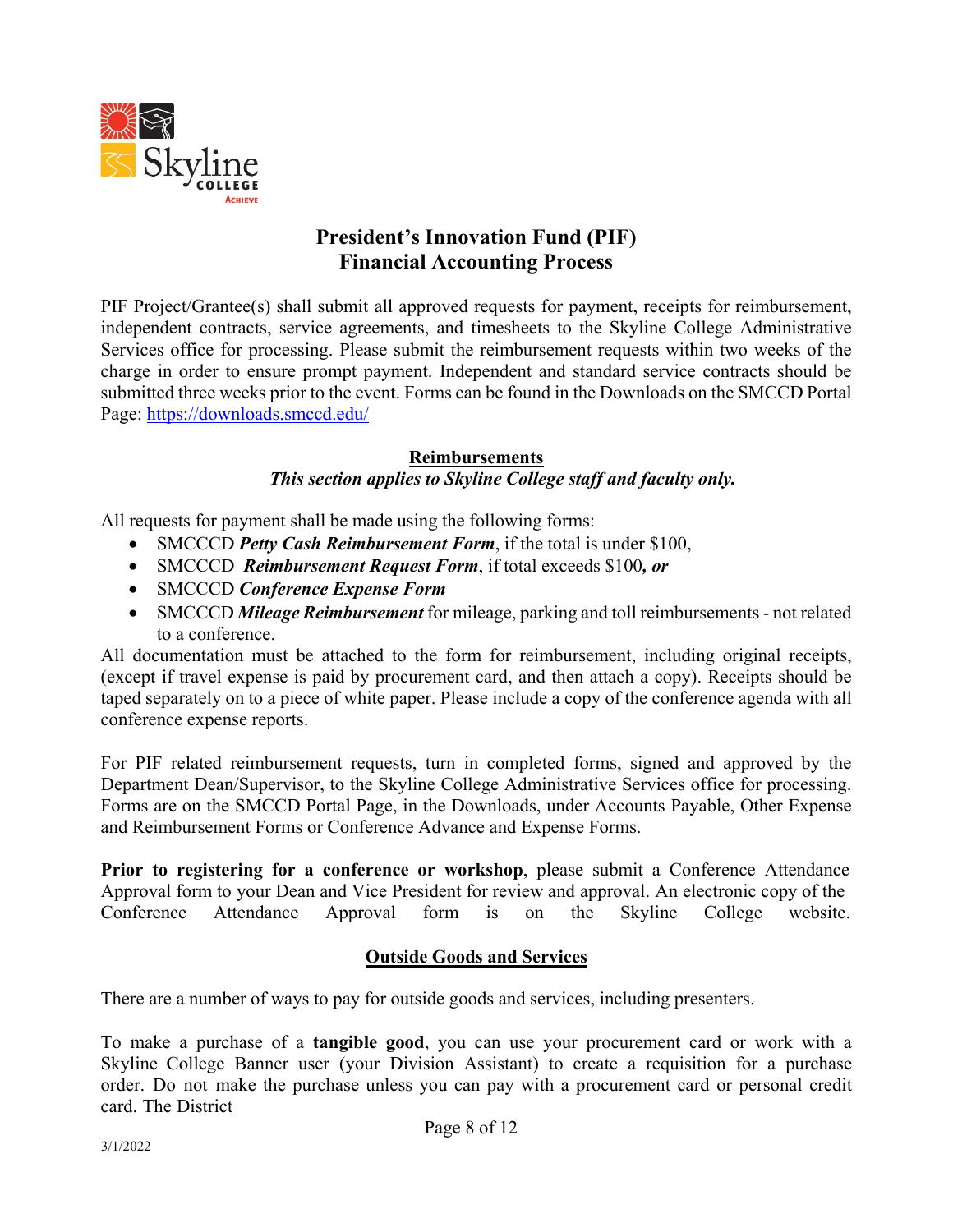Purchasing Department will make the purchase on your behalf when using the requisition process. If an item is purchased with a personal credit card, use the reimbursement forms mentioned above to be reimbursed. All electronic equipment and software purchases must be processed through the ITS department. **Purchasing Procedures are posted on the District Portal Downloads, in the Purchasing/General Services folder. For procurement card use, please follow the procurement card user's guide posted on the District Downloads under Purchasing/ Procurement Card – US Bank.** 

There are three types of contracts for services:

## **1. Independent Contract**

To pay an **individual**, or an individual with a DBA (Business Name), but **using their social security number**, **for a service**, such as presenting, speaking, researching, etc. an **Independent Contract** and all required documentation must be completed, submitted, and **approved prior to the start of the service performance**. Required documentation that must be attached to the Independent Contract includes:

- a signed W-9 form (latest IRS version available),
- a signed I-9 form employee page,
- a signed I-9 form employer page,
- a form 587, if contractor is from outside of California,
- a form 590, if applicable,
- a copy of a signed social security card (with no INS restrictions), and
- a copy of a photo ID (such as a driver's license or passport)
- or a copy of a valid U.S. passport

When the service is complete, an approved **IC Payment Authorization Form** needs to be submitted to the Skyline College Administrative Services office for processing. If there is an invoice, attach it to the form. Please see additional information and the forms on the SMCCD Portal Page, Downloads, Purchasing/General Services, and Independent Contracts.

## 2. **Performance Agreement**

If you are hiring a group or individual to do a performance at Skyline College, you will need to use this form. This agreement will be used for performances by bands, dancers, acrobats, or any other type of performers. The Performance Agreement once completed and signed, should be submitted with

- a completed and signed W-9 form (latest IRS version available),
- If a performer is using a social security number on the W-9, we will also need
	- o a signed I-9 form employee page,
	- o a signed I-9 form employer page,
	- o a form 587, if contractor is from outside of California,
	- o a form 590, if applicable,
	- o a copy of their social security card (with no INS restrictions), and
	- o a copy of a photo ID (such as a driver's license),
	- o or a valid U.S. passport

You can find this agreement and instructions on the District portal page, under the District Downloads, in the Purchasing/General Services folder, in the contracts folder.

**The signed and approved agreement and all the required documents should be in place and approved before any performance takes place.** When the service is complete and the individual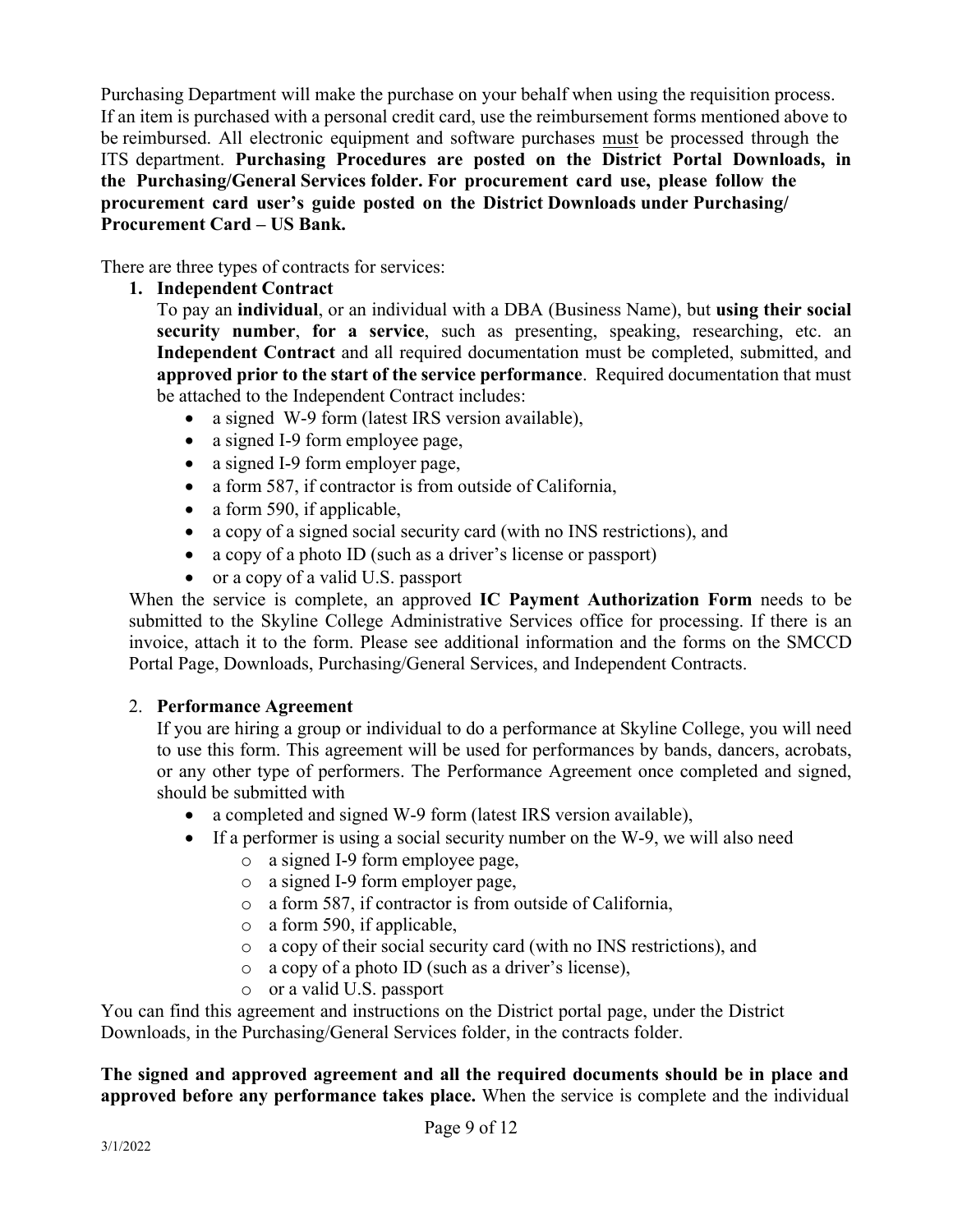has submitted an invoice, an approved **IC Payment Authorization Form** needs to be submitted, for individuals, to the Skyline College Administrative Services office for processing. To pay a company on a Performance Agreement a requisition will need to be submitted and the invoice would be paid against the PO generated from the requisition, through District Accounts Payable.

## **3. Standard Service Contract**

To pay a **company, using a Federal Tax ID number**, **for a service**, you will need to complete a **Standard Service Contract**. Make sure you select the appropriate risk level contract. The contract will need to be signed by the service provider.

- A W-9 form needs to be completed, signed, and attached to the Standard Service Contract.
- The Contractor will need to supply a **Certificate of Insurance (COI)**, naming San Mateo County Community College District as the certificate holder on their policy for the duration of the project. Please make sure the **COI certificate holder states:** San Mateo County Community College District, 3401 CSM Drive, San Mateo, CA 94402.
- They will also be required to supply an insurance **Additional Insured (AI) Endorsement** from their insurance company. **The COI description box should name SMCCCD as the Additional Insured (AI):** *The San Mateo County Community College District, its Officers, Agents and Employees are named as additional insured per attached endorsement.*
- **This contract will need to be submitted and approved prior to the start of any work.** Please submit the contract and other required documents to the Skyline College Administrative Services office for processing to the District, two to three weeks before the event. The contract will be assigned an iContract number.
- When the contract and all required documentation are approved by the District Office, a requisition for a purchase order will need to be prepared by your Division Assistant. Please include the iContract number on the requisition. The District will then prepare a Purchase Order for the service.
- When the service is complete, an invoice needs to be generated by the company providing the services and submitted to Accounts Payable, to be paid against the purchase order. You will need to approve the invoice, write okay to pay, and the PO number, and then send it to A/P. Our current A/P representative is Victoria Lin. Please find the Standard Service Contract on the SMCCD Portal Page, in the Downloads, under Purchasing/General Services, and Contracts.

For more information, please review the Purchasing Procedures on the SMCCD Portal Page, Downloads, under Purchasing/General Services, in Purchasing Procedures folder.

## **Hiring Staff**

Hiring a short-term hourly employee requires board approval before a person can be hired and allowed to work. Work with your Division Dean if you need to hire a short-term employee for your PIF project. The Dean will submit a **Personnel Requisition Form (PRF) through the college approval process before submission to the SMCCCD Board**. When Board approval is in place and you hire a shortterm temporary worker, a Personnel Action Form (PAF) must be filled out and approved. For new employees a new-hire packet will also need to be completed, submitted and approved prior to the start of any work.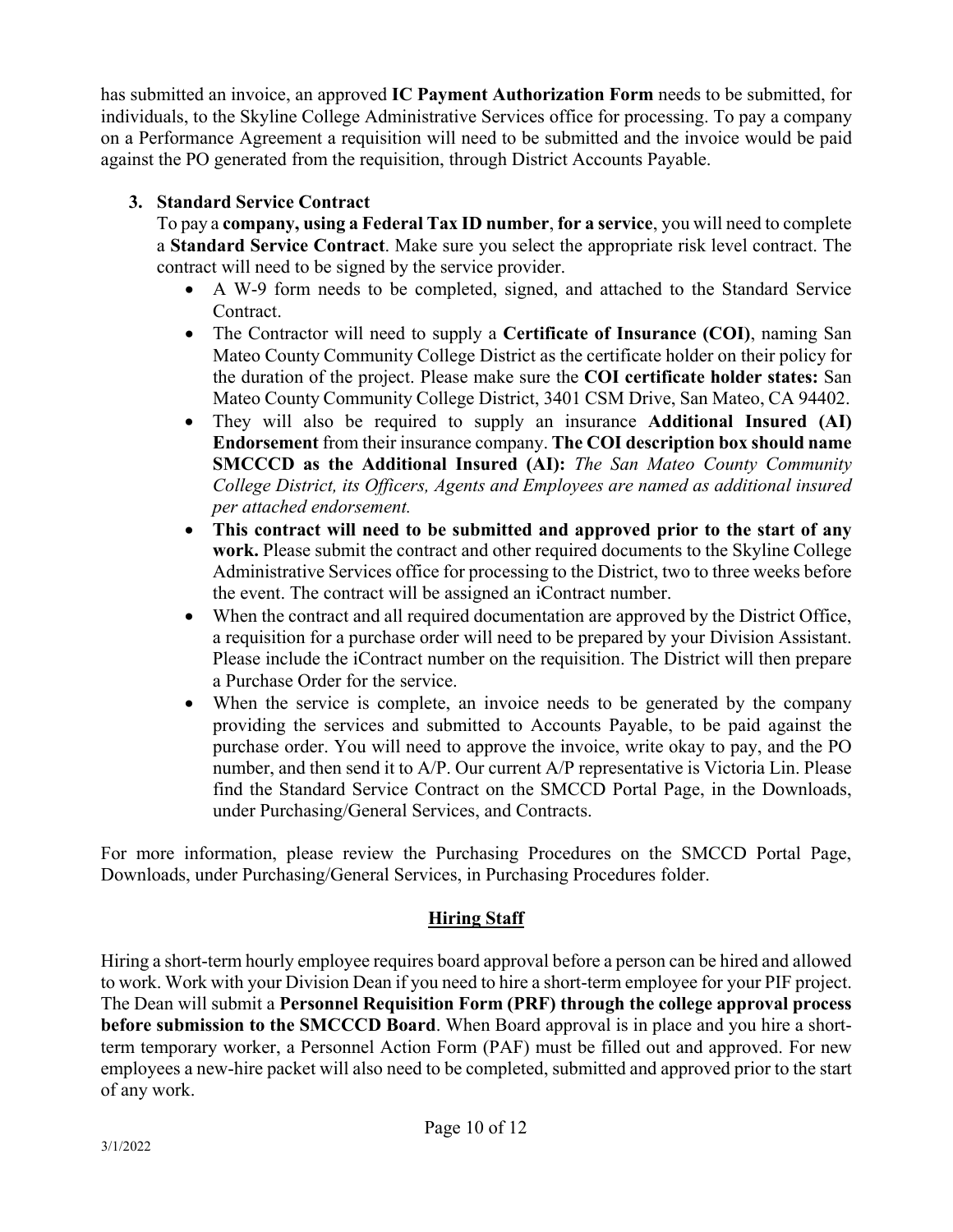**Hiring student assistants** does not require board approval. PRFs are not required, only the Personnel Action Form is required. **The PAF and the New Hire Packet (for new student assistants only) must be completed before anyone can start working.** The appropriate PIF account numbers should be listed on the PAF. All new hire documents can be found on the Downloads tab, under Human Resources, on the portal page, https://downloads.smccd.edu/browse/hr . Please note that each PIF will be responsible for paying the benefits related to the salary charged to the PIF. These expenses should be built into the PIF budget.

**Presenters who are SMCCCD employees, and who will receive hourly pay, will be paid upon submission of approved District timesheets.** If you need information about hourly employee pay rates, contact the Skyline College Payroll Department, Vivian Paw (short-term and student assistants) 650-78-4209 or Linda Liu (hourly certificated) 650-738-4194.

Use the PIF Fund numbers, Org Codes, Account Numbers, and Program Codes (FOAPs), as assigned, on the time sheets. Be sure to use the appropriate 4-digit account number. Write which PIF project it is associated with, brief description of work completed, and any other necessary notes on the timesheet. Once the forms are completed, secure approval signatures from the Dean/Supervisor. Turn in the original signed timesheet in to Skyline College Payroll Department for processing.

**PLEASE NOTE: ALL TIMESHEETS must be submitted within a month of the work in order to meet the deadline for timesheet processing.** Any faculty timesheet submitted after a month of the work can be charged a penalty fee from STRS for the late submission.

Student Assistants and Board approved Short Term Hourly employees must submit hours via web time entry.

## **Stipends and Honorariums are no longer allowable.**

## **Central Duplicating and Postage Expenses**

Each PIF project must incorporate duplicating and postage expenses in the project budget. If you are planning to send out a large mailing, please alert the mailroom and request an estimate of the postage costs associated with your project. Supply your PIF FOAP to the mailroom for large mailings. Write the PIF project name and FOAP on the Central Duplication Request form.

For ease of processing, the following account numbers should be used for duplicating and postage for mailings.

Graphic Arts and Production 35058-2142-4580-XXXXXX (program code as assigned) Postage 35058-2142-5820-XXXXXX (program code as assigned) (Note: If you were assigned a budget in a different fund number, you can use that # instead.)